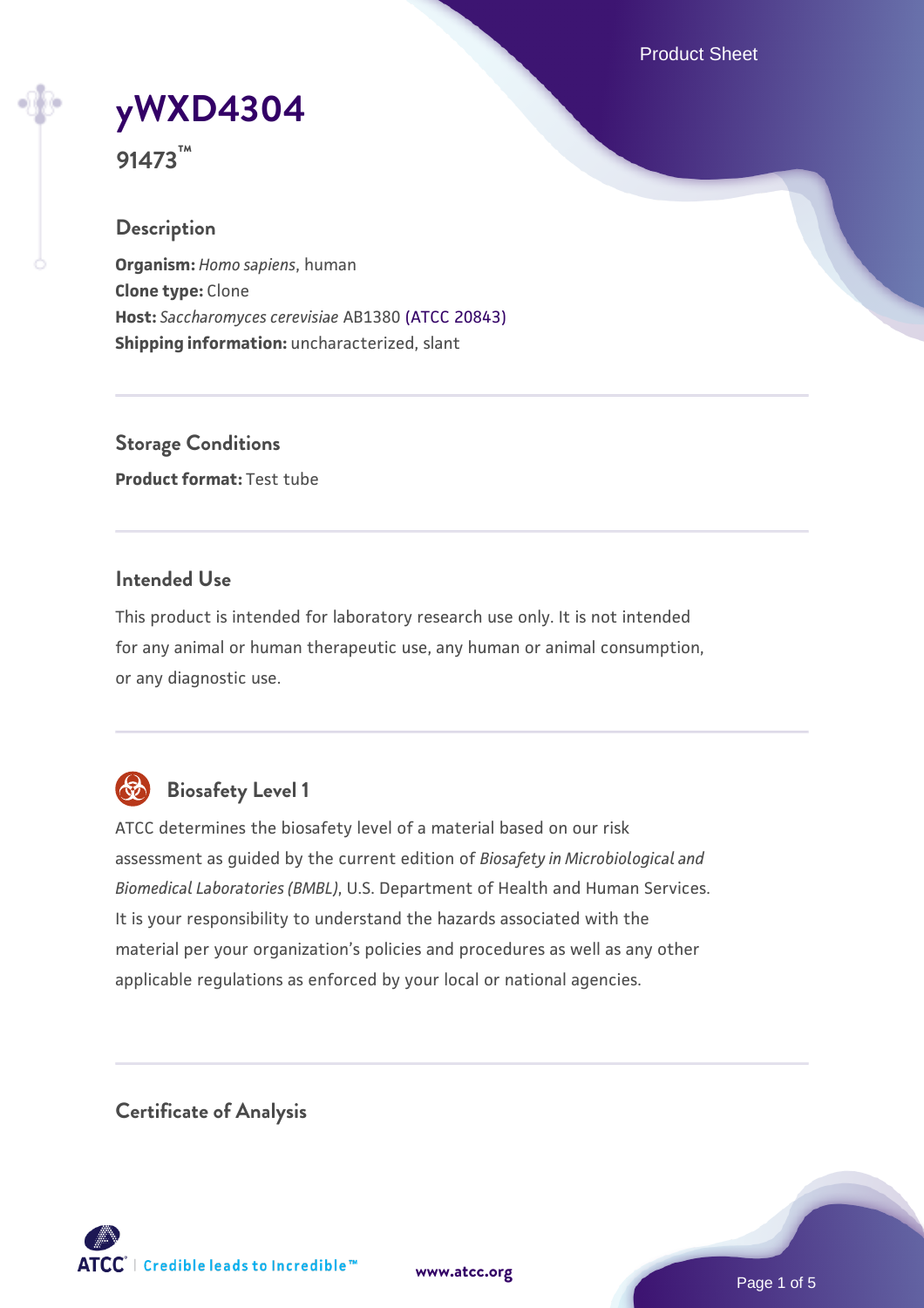# **[yWXD4304](https://www.atcc.org/products/91473)** Product Sheet **91473**

For batch-specific test results, refer to the applicable certificate of analysis that can be found at www.atcc.org.

## **Insert Information**

**Type of DNA:** genomic **Genome:** Homo sapiens **Chromosome:** X X pter-q27.3 **Gene name:** DNA Segment, single copy **Gene product:** DNA Segment, single copy [DXS3279] **Gene symbol:** DXS3279 **Contains complete coding sequence:** Unknown **Insert end:** EcoRI

## **Vector Information**

**Construct size (kb):** 345.0 **Intact vector size:** 11.454 **Vector name:** pYAC4 **Type of vector:** YAC **Host range:** *Saccharomyces cerevisiae*; *Escherichia coli* **Vector information:** other: telomere, 3548-4235 other: telomere, 6012-6699 Cross references: DNA Seq. Acc.: U01086 **Cloning sites:** EcoRI **Markers:** SUP4; HIS3; ampR; URA3; TRP1 **Replicon:** pMB1, 7186-7186; ARS1, 9632-10376

# **Growth Conditions**

**Medium:** 



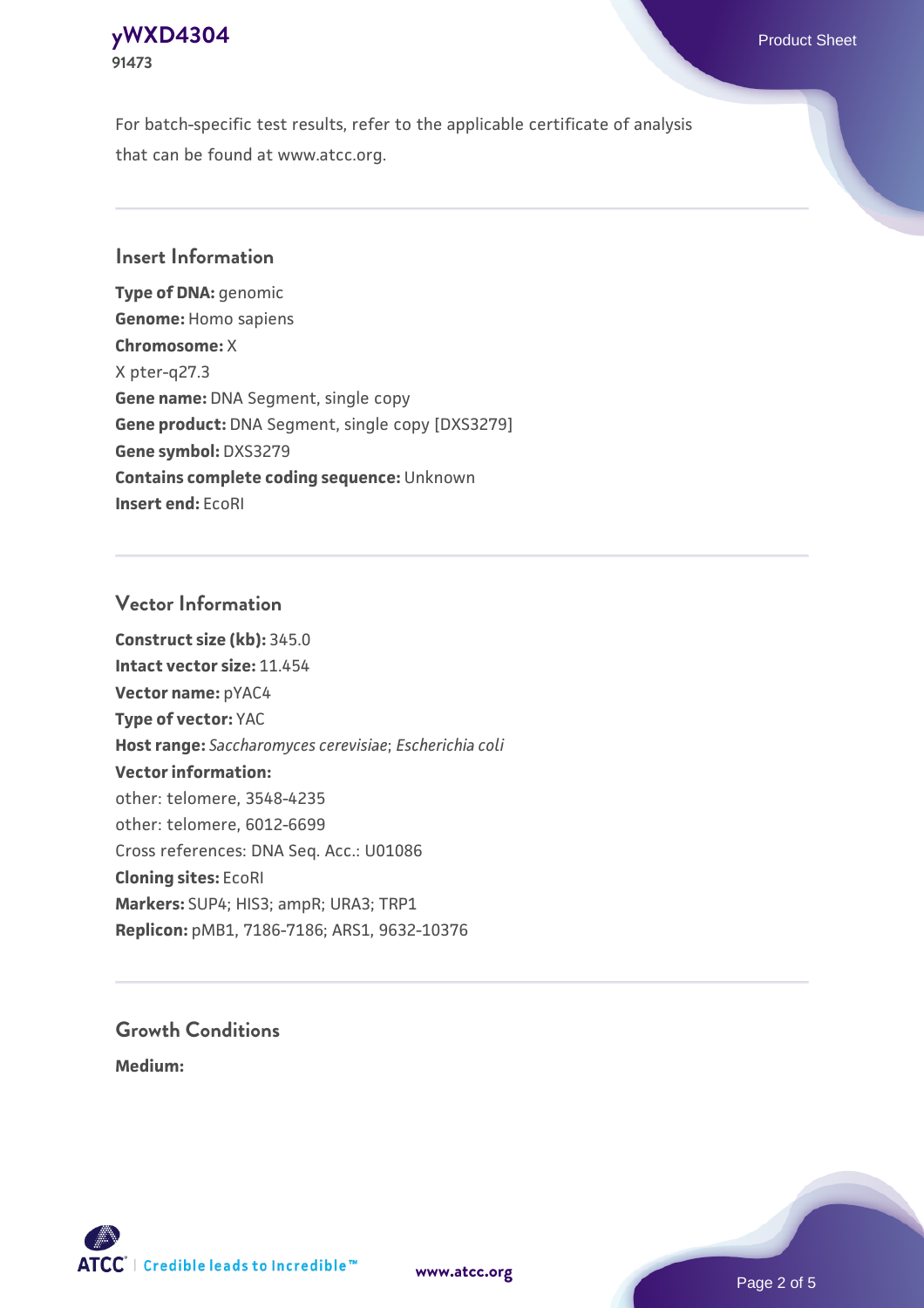### **[yWXD4304](https://www.atcc.org/products/91473)** Product Sheet **91473**

[ATCC Medium 1245: YEPD](https://www.atcc.org/-/media/product-assets/documents/microbial-media-formulations/1/2/4/5/atcc-medium-1245.pdf?rev=705ca55d1b6f490a808a965d5c072196) **Temperature:** 30°C

#### **Notes**

More information may be available from ATCC (http://www.atcc.org or 703- 365-2620).

## **Material Citation**

If use of this material results in a scientific publication, please cite the material in the following manner: yWXD4304 (ATCC 91473)

## **References**

References and other information relating to this material are available at www.atcc.org.

### **Warranty**

The product is provided 'AS IS' and the viability of ATCC® products is warranted for 30 days from the date of shipment, provided that the customer has stored and handled the product according to the information included on the product information sheet, website, and Certificate of Analysis. For living cultures, ATCC lists the media formulation and reagents that have been found to be effective for the product. While other unspecified media and reagents may also produce satisfactory results, a change in the ATCC and/or depositor-recommended protocols may affect the recovery, growth, and/or function of the product. If an alternative medium formulation or reagent is used, the ATCC warranty for viability is no longer



**[www.atcc.org](http://www.atcc.org)**

Page 3 of 5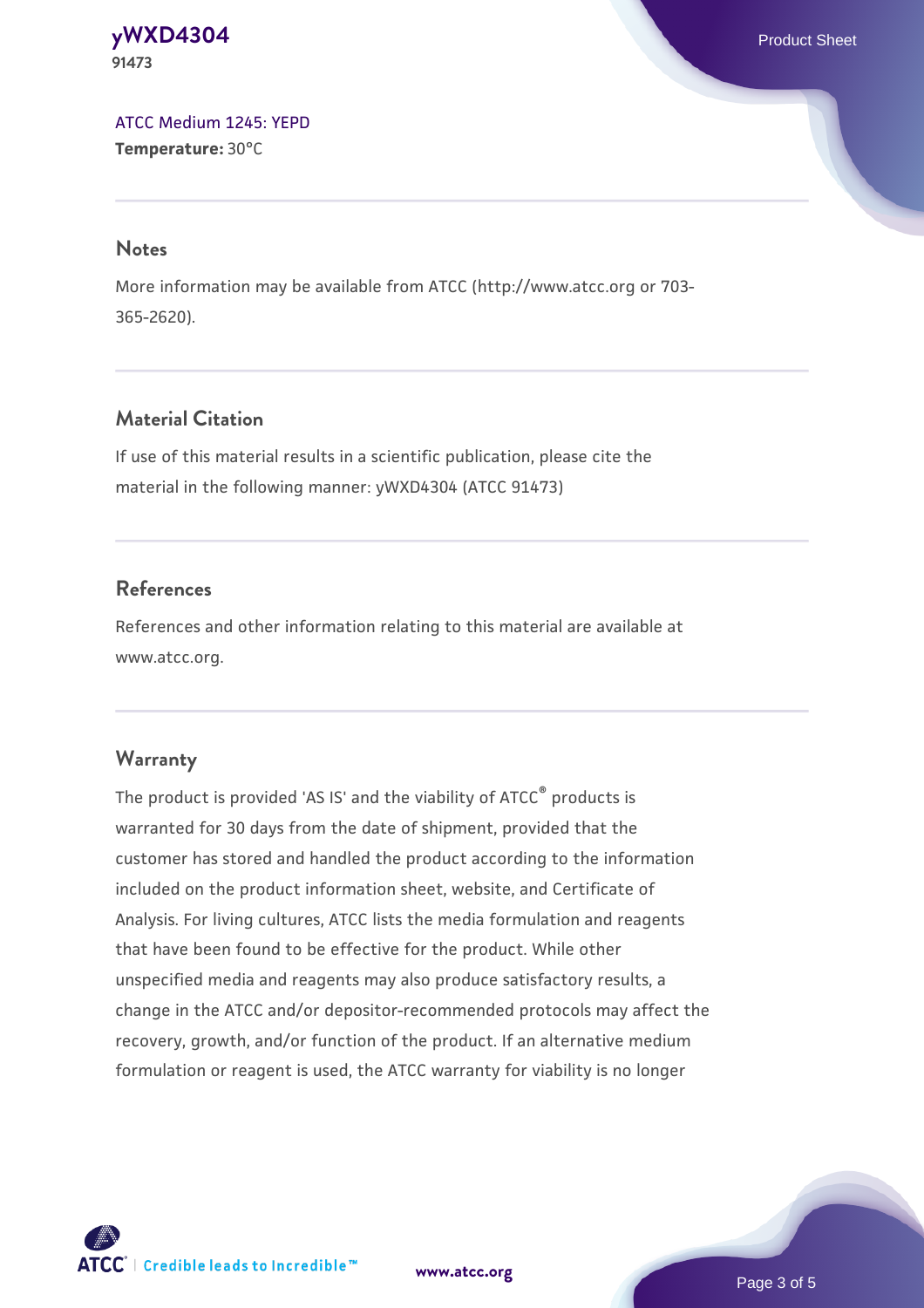**[yWXD4304](https://www.atcc.org/products/91473)** Product Sheet **91473**

valid. Except as expressly set forth herein, no other warranties of any kind are provided, express or implied, including, but not limited to, any implied warranties of merchantability, fitness for a particular purpose, manufacture according to cGMP standards, typicality, safety, accuracy, and/or noninfringement.

#### **Disclaimers**

This product is intended for laboratory research use only. It is not intended for any animal or human therapeutic use, any human or animal consumption, or any diagnostic use. Any proposed commercial use is prohibited without a license from ATCC.

While ATCC uses reasonable efforts to include accurate and up-to-date information on this product sheet, ATCC makes no warranties or representations as to its accuracy. Citations from scientific literature and patents are provided for informational purposes only. ATCC does not warrant that such information has been confirmed to be accurate or complete and the customer bears the sole responsibility of confirming the accuracy and completeness of any such information.

This product is sent on the condition that the customer is responsible for and assumes all risk and responsibility in connection with the receipt, handling, storage, disposal, and use of the ATCC product including without limitation taking all appropriate safety and handling precautions to minimize health or environmental risk. As a condition of receiving the material, the customer agrees that any activity undertaken with the ATCC product and any progeny or modifications will be conducted in compliance with all applicable laws, regulations, and guidelines. This product is provided 'AS IS' with no representations or warranties whatsoever except as expressly set forth herein and in no event shall ATCC, its parents, subsidiaries, directors, officers, agents, employees, assigns, successors, and affiliates be liable for indirect, special, incidental, or consequential damages of any kind in connection with or arising out of the customer's use of the product. While reasonable effort is made to ensure authenticity and reliability of materials on deposit, ATCC is not liable for damages arising from the misidentification or



**[www.atcc.org](http://www.atcc.org)**

Page 4 of 5